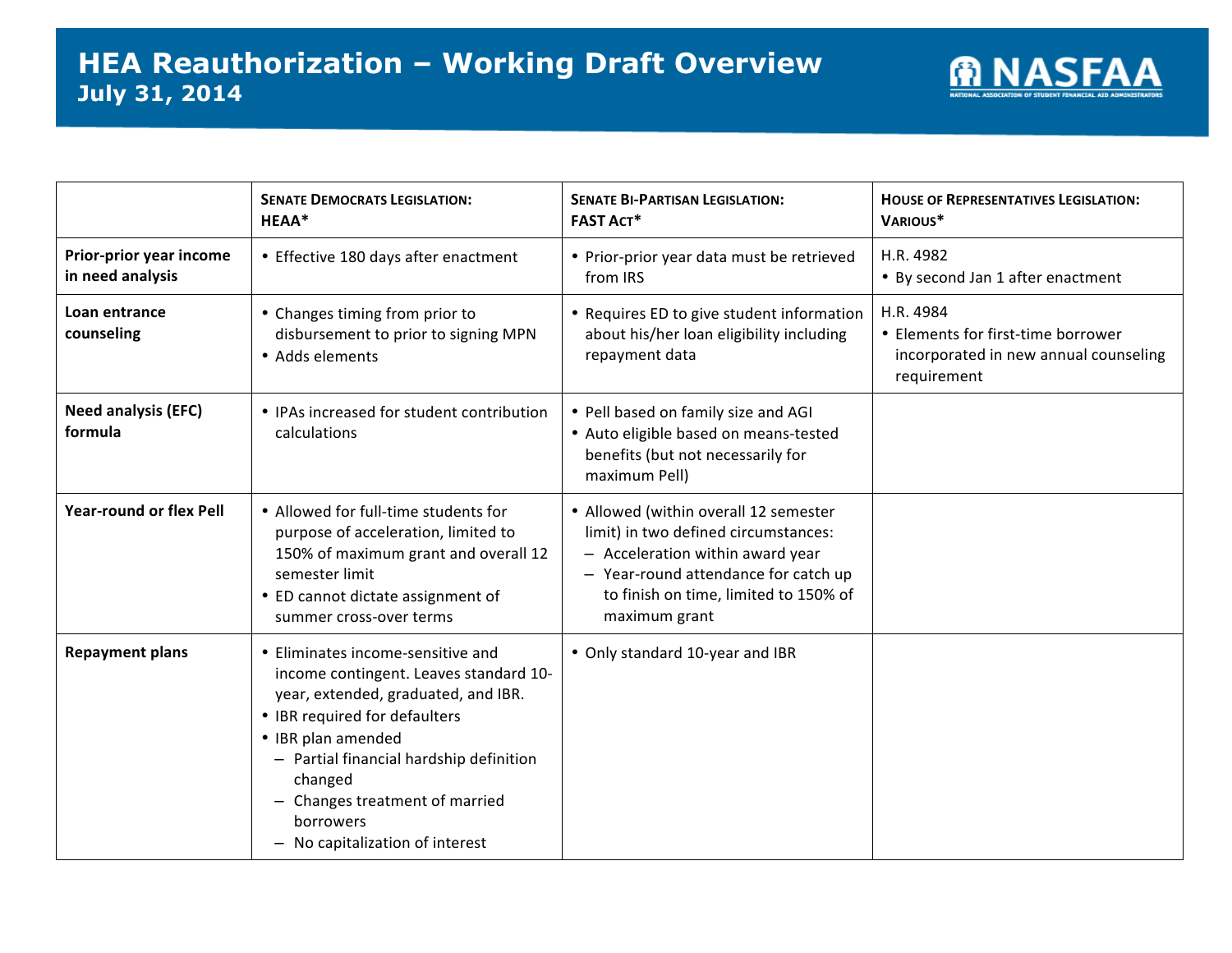|                                                                   | <b>SENATE DEMOCRATS LEGISLATION:</b><br>HEAA*                                                                                                                                                                                                                                                                                                                                                                                                                                                                                                                             | <b>SENATE BI-PARTISAN LEGISLATION:</b><br><b>FAST ACT*</b> | <b>HOUSE OF REPRESENTATIVES LEGISLATION:</b><br>VARIOUS*                                                                                                                                                                                                                                                                                                                                                                                      |
|-------------------------------------------------------------------|---------------------------------------------------------------------------------------------------------------------------------------------------------------------------------------------------------------------------------------------------------------------------------------------------------------------------------------------------------------------------------------------------------------------------------------------------------------------------------------------------------------------------------------------------------------------------|------------------------------------------------------------|-----------------------------------------------------------------------------------------------------------------------------------------------------------------------------------------------------------------------------------------------------------------------------------------------------------------------------------------------------------------------------------------------------------------------------------------------|
| Loan exit counseling                                              | • Personalizes loan information<br>• Adds elements                                                                                                                                                                                                                                                                                                                                                                                                                                                                                                                        |                                                            | H.R. 4984<br>• Includes personalized information<br>based on student's outstanding loans<br>• Adds elements<br>• Requires ED to maintain online tool<br>and record of completion by borrower                                                                                                                                                                                                                                                  |
| <b>Additional or annual</b><br>loan disclosures and<br>counseling | • Requires annual notifications, which<br>can be combined with award<br>notifications or other communications<br>but require confirmation of receipt by<br>student; includes loan balance and<br>remaining eligibility for subsidy<br>• Institutions with greater than average<br>student default risk must provide the<br>notifications during annual online or in-<br>person interim counseling sessions<br>• Requires additional counseling for<br>transfer students and students at<br>higher risk of default, coordinated<br>jointly with student's academic advisor |                                                            | H.R. 4984<br>• Requires annual counseling that:<br>- Replaces entrance counseling<br>- Requires extra elements for first-<br>time borrower; timing of counseling<br>for first-time borrower unclear<br>- Includes personalized information<br>based on student's outstanding loan<br>balance<br>- Includes information related to<br>private education loans<br>• Requires ED to maintain online tool and<br>record of completion by borrower |
| <b>Parent PLUS counseling</b>                                     | • Required prior to disbursement<br>• Includes personalized information and<br>monthly payments under each<br>available repayment plan (with a<br>specific caution that PLUS loans are not<br>repayable under an income-based plan)                                                                                                                                                                                                                                                                                                                                       |                                                            | H.R. 4984<br>• Required each year that loan is received<br>• Elements for first-time borrowers<br>• Includes personalized information for<br>subsequent counseling, including<br>monthly payment under standard plan                                                                                                                                                                                                                          |
| <b>Pell Grant counseling or</b><br>notification                   | • School must disclose enrolled student's<br>remaining eligibility annually, or each<br>semester or equivalent once student is<br>within 2 years of exhausting eligibility<br>• Included in required interim counseling                                                                                                                                                                                                                                                                                                                                                   |                                                            | H.R. 4984<br>• Annual counseling includes student's<br>remaining eligibility<br>• Includes terms, conditions, approved<br>uses, and effect of transferring                                                                                                                                                                                                                                                                                    |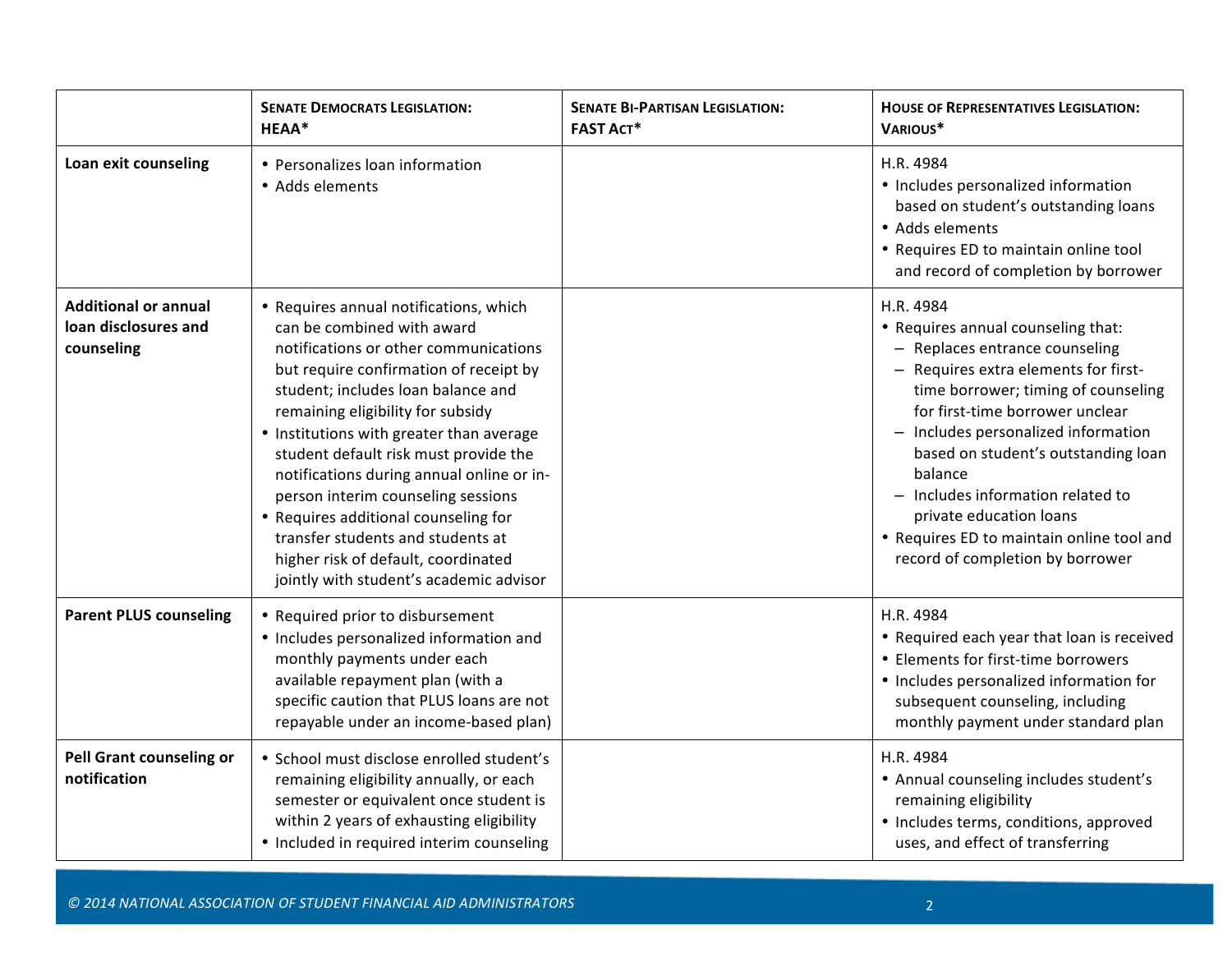|                                                                                                                                                  | <b>SENATE DEMOCRATS LEGISLATION:</b><br><b>HEAA*</b>                                                                                                                                                                                                                                                                                      | <b>SENATE BI-PARTISAN LEGISLATION:</b><br><b>FAST ACT*</b>                                                                                                                                                 | <b>HOUSE OF REPRESENTATIVES LEGISLATION:</b><br>VARIOUS*                                                                                                                                                                                                                                                                                                                                                                                                                     |
|--------------------------------------------------------------------------------------------------------------------------------------------------|-------------------------------------------------------------------------------------------------------------------------------------------------------------------------------------------------------------------------------------------------------------------------------------------------------------------------------------------|------------------------------------------------------------------------------------------------------------------------------------------------------------------------------------------------------------|------------------------------------------------------------------------------------------------------------------------------------------------------------------------------------------------------------------------------------------------------------------------------------------------------------------------------------------------------------------------------------------------------------------------------------------------------------------------------|
| <b>Public consumer</b><br>information from ED<br>(College Navigator,<br><b>NCES, College</b><br>Affordability and<br><b>Transparency Center)</b> | • Keeps College Navigator but expands<br>institutional information<br>• Adds section on College Scorecard and<br>adjusts content<br>• Adjusts net price calculator<br>• NSLDS loan information expanded to<br>include health program loans and<br>private education loans<br>• Military service and veteran status<br>added to NSLDS data |                                                                                                                                                                                                            | H.R. 4983<br>• Replaces College Navigator with College<br>Dashboard website: institutional data,<br>rates, and measures, and method to<br>compare data between institutions<br>• Strikes "first-time" from cohort of<br>students used to establish cost and net<br>price data<br>• Strikes affordability and transparency<br>lists (highest/lowest costs, net price)<br>• Eliminates state higher education<br>spending charts<br>• Eliminates multi-year tuition calculator |
| <b>Consumer testing</b>                                                                                                                          | • Extensive requirements imposed on ED<br>for regular consumer testing of various<br>consumer tools and information                                                                                                                                                                                                                       |                                                                                                                                                                                                            | H.R. 4983<br>• Requires testing for Dashboard                                                                                                                                                                                                                                                                                                                                                                                                                                |
| Competency-based<br>education                                                                                                                    | • Demonstration project                                                                                                                                                                                                                                                                                                                   |                                                                                                                                                                                                            | H.R. 3136<br>• Demonstration programs                                                                                                                                                                                                                                                                                                                                                                                                                                        |
| <b>Application for student</b><br>aid                                                                                                            |                                                                                                                                                                                                                                                                                                                                           | • Highly curtailed elements; postcard<br>• Requires use of IRS info where available                                                                                                                        | H.R. 3136<br>• Study feasibility of using tax return as<br>application                                                                                                                                                                                                                                                                                                                                                                                                       |
| <b>Active affirmation of</b><br>loan amount                                                                                                      |                                                                                                                                                                                                                                                                                                                                           |                                                                                                                                                                                                            | H.R. 4984<br>• MPN or written/electronic form                                                                                                                                                                                                                                                                                                                                                                                                                                |
| <b>Pell Grant award</b><br>amounts                                                                                                               |                                                                                                                                                                                                                                                                                                                                           | • Sets award amounts in chart form<br>based on AGI and family size<br>• Continues mandatory add-on<br>• Prorated proportionately for part-time<br>• Professional judgment allowed with<br>some limitations |                                                                                                                                                                                                                                                                                                                                                                                                                                                                              |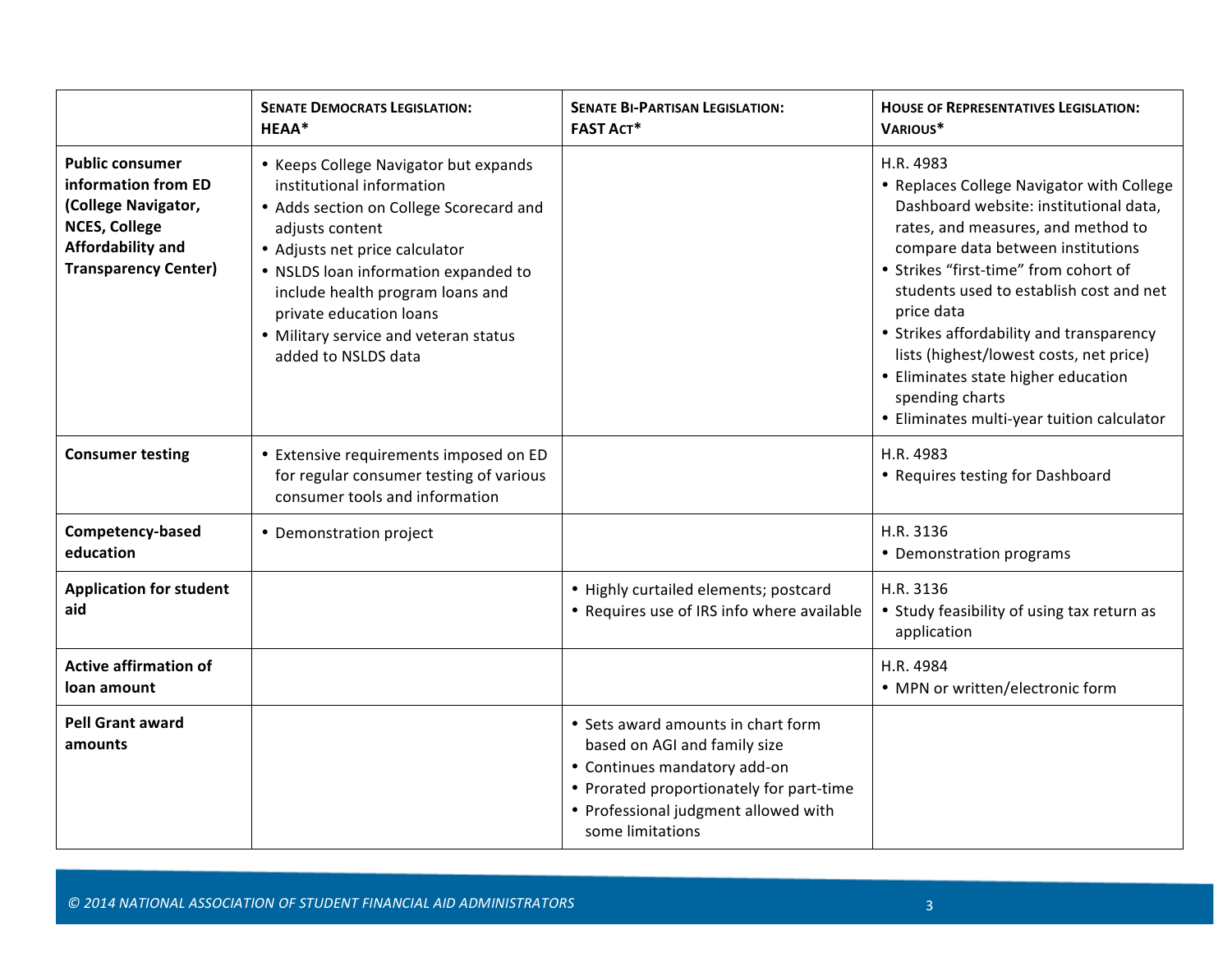|                                                                                      | <b>SENATE DEMOCRATS LEGISLATION:</b><br>HEAA*                                                      | <b>SENATE BI-PARTISAN LEGISLATION:</b><br><b>FAST ACT*</b>                                                                                                                                                                   | <b>HOUSE OF REPRESENTATIVES LEGISLATION:</b><br>VARIOUS* |
|--------------------------------------------------------------------------------------|----------------------------------------------------------------------------------------------------|------------------------------------------------------------------------------------------------------------------------------------------------------------------------------------------------------------------------------|----------------------------------------------------------|
| <b>Authority to limit loans</b><br>without invoking<br>professional judgment<br>(PI) |                                                                                                    | • Specifically by program but might not<br>rule out additional circumstances<br>• PJ allowed to increase loan for<br>individual student, up to statutory<br>maximum                                                          |                                                          |
| <b>Loan limits</b>                                                                   |                                                                                                    | • \$8,000/yr (\$37,500 aggregate) for<br>undergrad<br>• \$30,000/yr or \$45,000 for high-cost<br>program (\$150,000 aggregate) for grad<br>• Prorated for part-time based on actual<br>enrollment                            |                                                          |
| One grant/one loan                                                                   |                                                                                                    | • Pell and unsubsidized loans for students<br>• Loans for parents<br>• Consolidation also authorized<br>• DL discontinued, although terms and<br>conditions of the new loan program are<br>the same as unsubsidized Stafford |                                                          |
| <b>Mandatory financial aid</b><br>award letter                                       | • Bill details content and format                                                                  |                                                                                                                                                                                                                              |                                                          |
| <b>Disbursement</b>                                                                  | · Electronic disbursement; prepaid cards;<br>related provisions                                    |                                                                                                                                                                                                                              |                                                          |
| Ability to benefit                                                                   | • Reinstated but only within structure of<br>career pathway program                                |                                                                                                                                                                                                                              |                                                          |
| Consumer/ safety<br>disclosures                                                      | • Adds disclosures, statistics, policy<br>requirements about harassment                            |                                                                                                                                                                                                                              |                                                          |
| Code of conduct                                                                      | • Related to affiliated consumer financial<br>products and services<br>• Ban on certain activities |                                                                                                                                                                                                                              |                                                          |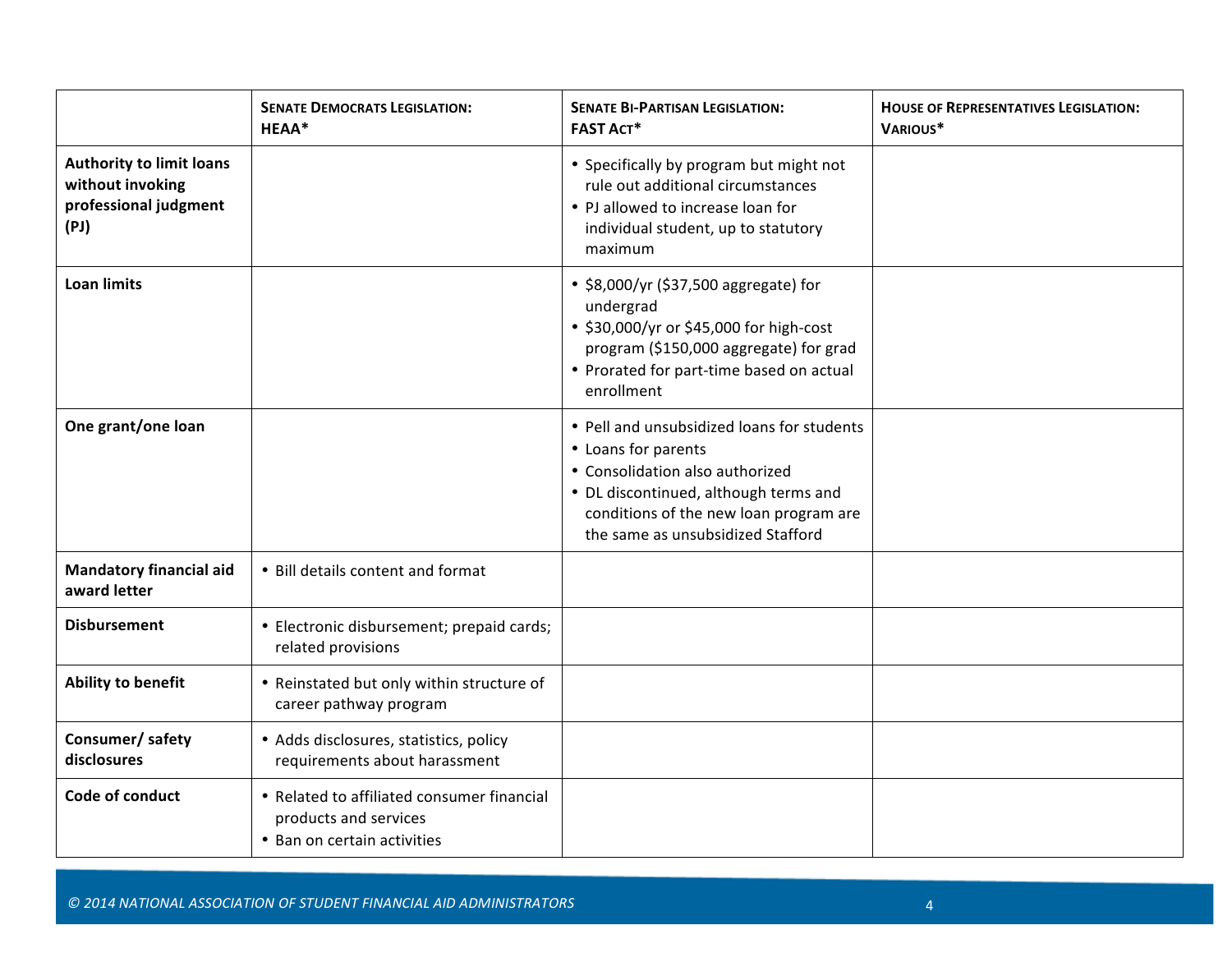|                                                                     | <b>SENATE DEMOCRATS LEGISLATION:</b><br>HEAA*                                                                                                                            | <b>SENATE BI-PARTISAN LEGISLATION:</b><br><b>FAST ACT*</b> | <b>HOUSE OF REPRESENTATIVES LEGISLATION:</b><br>VARIOUS* |
|---------------------------------------------------------------------|--------------------------------------------------------------------------------------------------------------------------------------------------------------------------|------------------------------------------------------------|----------------------------------------------------------|
| <b>Homeless and foster</b><br>youth                                 | • Single point of contact and proactive<br>measures required<br>• Independent status reinforced<br>• Public schools prohibited from charging<br>more than in-state rates |                                                            |                                                          |
| <b>Veterans</b>                                                     | • Single point of contact and proactive<br>measures required                                                                                                             |                                                            |                                                          |
| Psychiatric-related<br>accommodations                               | • Policies for leave of absence, dismissal<br>for psychiatric reasons, readmission                                                                                       |                                                            |                                                          |
| <b>Incentive compensation</b>                                       | • Completely banned                                                                                                                                                      |                                                            |                                                          |
| <b>Repayment rates</b>                                              | • General<br>• Speed-based                                                                                                                                               |                                                            |                                                          |
| <b>Centralized complaint</b><br>resolution and tracking             | • Established and publicized by ED<br>· Subject schools tracked on ED website                                                                                            |                                                            |                                                          |
| <b>Marketing restrictions</b>                                       | • Concerning use of Title IV funds                                                                                                                                       |                                                            |                                                          |
| <b>Default measures</b>                                             | • Publication of default prevention plans<br>• Student default risk measure<br>• Default manipulation penalties                                                          |                                                            |                                                          |
| 85/15 Rule for revenue<br>derivation at proprietary<br>institutions | • Tightened from 90/10<br>• 90% includes all federal funds, not just<br>Title IV funds                                                                                   |                                                            |                                                          |
| <b>Proprietary school</b><br>oversight                              | • Committee membership specified in bill                                                                                                                                 |                                                            |                                                          |
| <b>Origination fees</b>                                             | • Eliminated                                                                                                                                                             |                                                            |                                                          |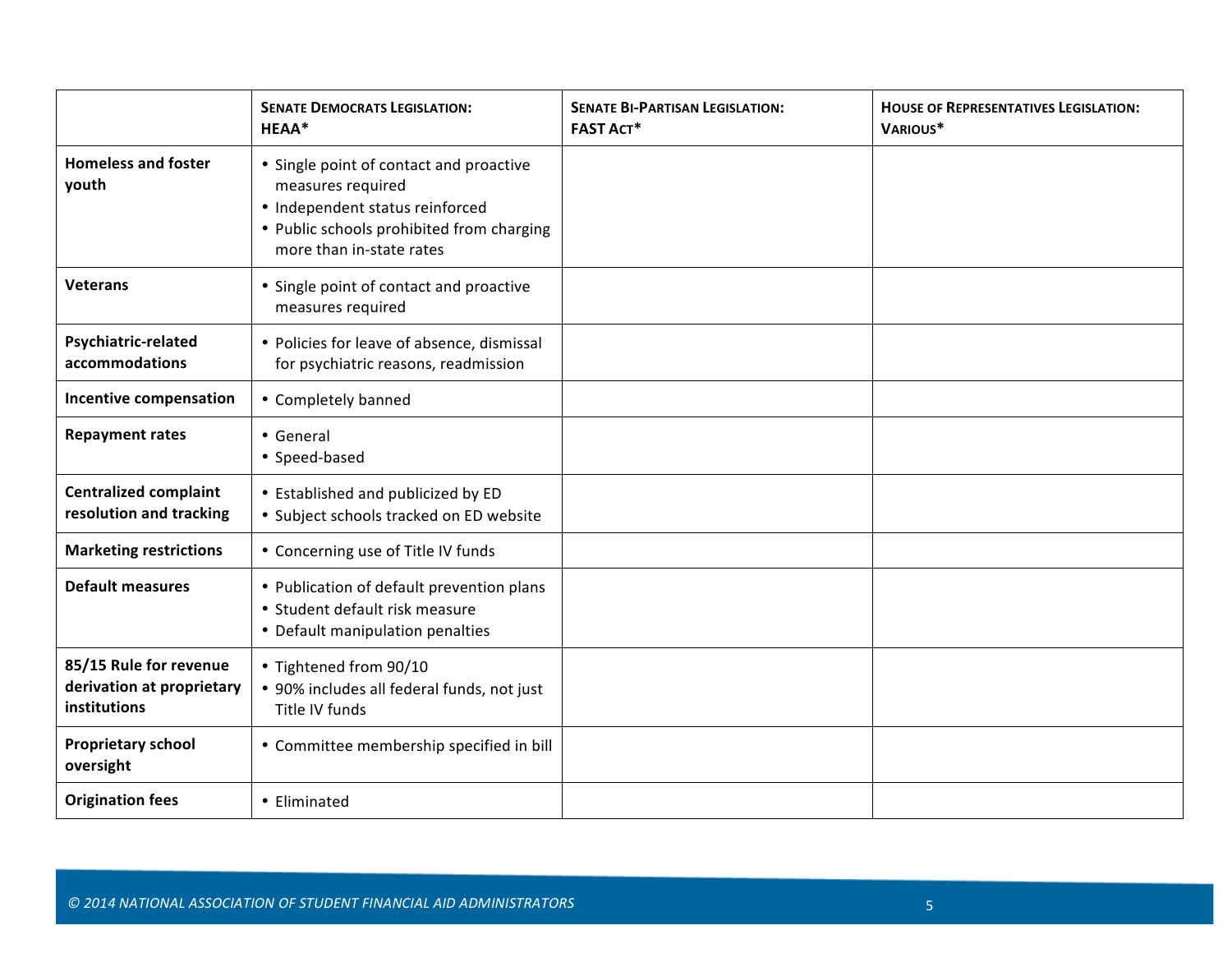|                                          | <b>SENATE DEMOCRATS LEGISLATION:</b><br>HEAA*                                          | <b>SENATE BI-PARTISAN LEGISLATION:</b><br><b>FAST ACT*</b> | <b>HOUSE OF REPRESENTATIVES LEGISLATION:</b><br>VARIOUS* |
|------------------------------------------|----------------------------------------------------------------------------------------|------------------------------------------------------------|----------------------------------------------------------|
| Loan deferment                           | • Broadened for military service (DL and<br>Perkins)                                   |                                                            |                                                          |
| Loan forgiveness for<br>military service | • Broadened                                                                            |                                                            |                                                          |
| Loan forgiveness for<br>teaching         | • New forgiveness provision for American<br>Indian educators                           |                                                            |                                                          |
| <b>Disability discharge</b>              | • Broadens determination based on<br>other agency actions (DoD and SSA<br>added to VA) |                                                            |                                                          |
| <b>Identify theft victims</b>            | • Alters requirement surrounding judicial<br>determination of crime                    |                                                            |                                                          |
| <b>Collection costs</b>                  | • Limited to actually incurred bona fide<br>costs                                      |                                                            |                                                          |
| <b>Credit reporting</b>                  | • Reflect unique student loan attributes<br>(fairer to borrower)                       |                                                            |                                                          |
| <b>Military students</b>                 | • Public schools prohibited from charging<br>more than in-state rates                  |                                                            |                                                          |
| Loan servicing                           | • Eliminate duplication<br>• Debt collection practices<br>• Consumer protections       |                                                            |                                                          |
| <b>Mandatory program</b><br>reviews      | • Requires program reviews based on<br>defined triggers and public disclosures         |                                                            |                                                          |
| <b>Private education loans</b>           | • School certification required<br>• Public Health Service loans excluded              |                                                            |                                                          |